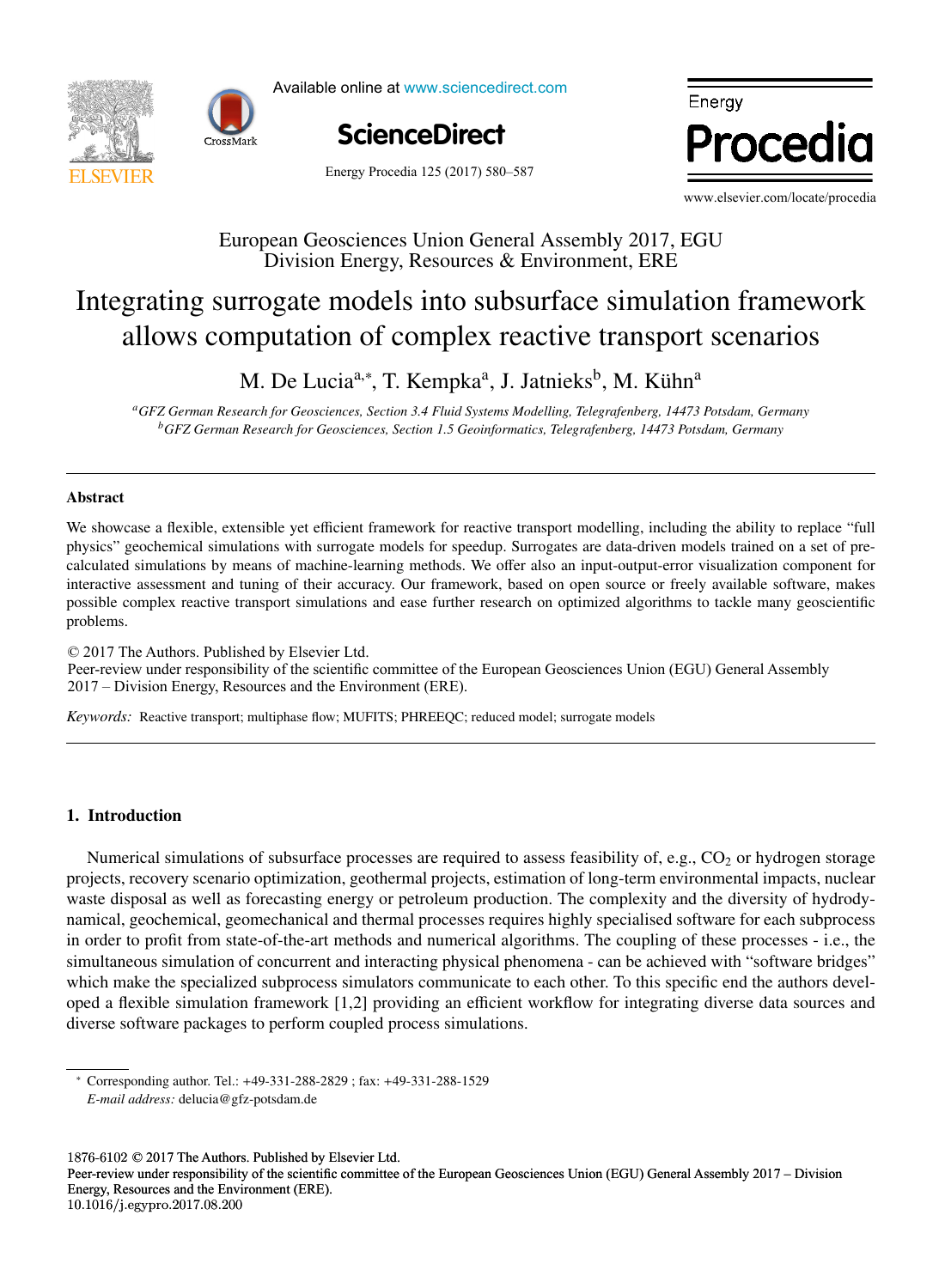In the case of coupled reactive transport modelling [3], which considers subsurface geochemical interactions between migrating fluids and rocks, hydrodynamic simulations are complicated by the transport of an arbitrary number of solute species and the chemical reactions occurring between those solutes and the rock-forming minerals. The phenomenological model used to simulate chemical reactions, either based on the Law of Mass Action or Gibbs Energy Minimization, relies upon a large number of thermodynamic and kinetic parameters and its solution is hampered by non-linearity and stiffness of the resulting differential-algebraic system of equations, often generating numerical instabilities and convergence failures. For this reason, massive parallelization of reactive transport simulators is necessary for speed, but still does not guarantee successful simulations. In general terms, the total computational cost of reactive transport simulations is governed by geochemistry, which can account for up to 90% of CPU time [4]. This is an important limiting factor for their wide application. As result, only relatively simple geochemical systems at significantly lower spatial resolution and timescales than pure hydrodynamics simulations are achievable, mainly on 2D or coarse 3D models, and many relevant geological features such as spatial heterogeneity, are often completely disregarded [5].

However, geochemical reactions are affected by extremely large uncertainties both in the characterization of the subsurface and in the parametrization of the phenomenological model itself. Typically, the kinetic constants and the measurements of reactive surfaces of minerals display an uncertainty which may span across several orders of magnitude [6,7]. Also the thermodynamic parameters associated to geochemical reactions are affected by large uncertainties, especially for high salinity, high temperature fluids [8,9]. Thus, expensive and unstable reactive transport simulations in presence of such large uncertainties appear unjustified.

A promising way to enhance calculation speed is represented by the substitution of the "full physics" complex geochemical simulations by statistical surrogate models trained by machine-learning algorithms on a large set of precalculated simulations of the specialised software, as was demonstrated by a proof-of-concept implementation [10]. The surrogates are efficient to compute and smooth, which is a decisive advantage for coupled simulations. The price to pay for such an increase in computational efficiency is a loss of accuracy, which is however justified by the large uncertainties associated with the geochemical processes as discussed above.

This contribution shows recent enhancements in our simulation framework concerning reactive transport modelling, specifically aimed at the inclusion of surrogates instead of standard geochemical models for coupled simulations. Starting point and building blocks of the framework are the MUFITS reservoir simulator [11,12]. It is a freely available research code, based on finite volumes, able to efficiently simulate multiphase flow problems. In order to employ MUFITS as hydrodynamical engine for reactive transport, we implemented a multispecies mass transport module, which is at the moment limited to pure advection, intended for file-based coupling with MUFITS. The open source "full physics" simulator PHREEQC [13] has been extensively used in our research group for geochemical modelling. In particular, we developed the Rphree<sup>1</sup> [8] interface to the high-level language and environment R [14]. This interface served as foundation for the development of the infrastructure for surrogate training as exposed in [10]. The R environment is particularly suited for machine-learning, given its status as leading platform in this domain and the plethora of extension packages implementing state-of-the-art data science algorithms. We therefore decided to use R as the main programming language for this reactive transport infrastructure and implemented the coupling with MUFITS, the transport module, the reactive transport algorithms and some visualization functions in form of R extension packages. For better performance, the most computationally intensive algorithms are written in C++ using the Rcpp interface [15].

Furthermore, we recognised the need for a Visual Analytics tool in order to interactively explore the accuracy of surrogate models. The next section illustrates our approach in this matter. In the following sections, we illustrate with more detail the implemented transport module. Finally, a few test cases of reactive transport simulations calculated with the newly developed framework are given.

## 2. An interactive visualization component to explore and tune surrogate models

The creation of data-driven surrogates for geochemical models is a challenging task and a fertile research area with many open questions [10]. Namely, geochemical models involve many input-output parameters, thus requiring

<sup>1</sup> Rphree is open source software downloadable at: rphree.r-forge.r-project.org